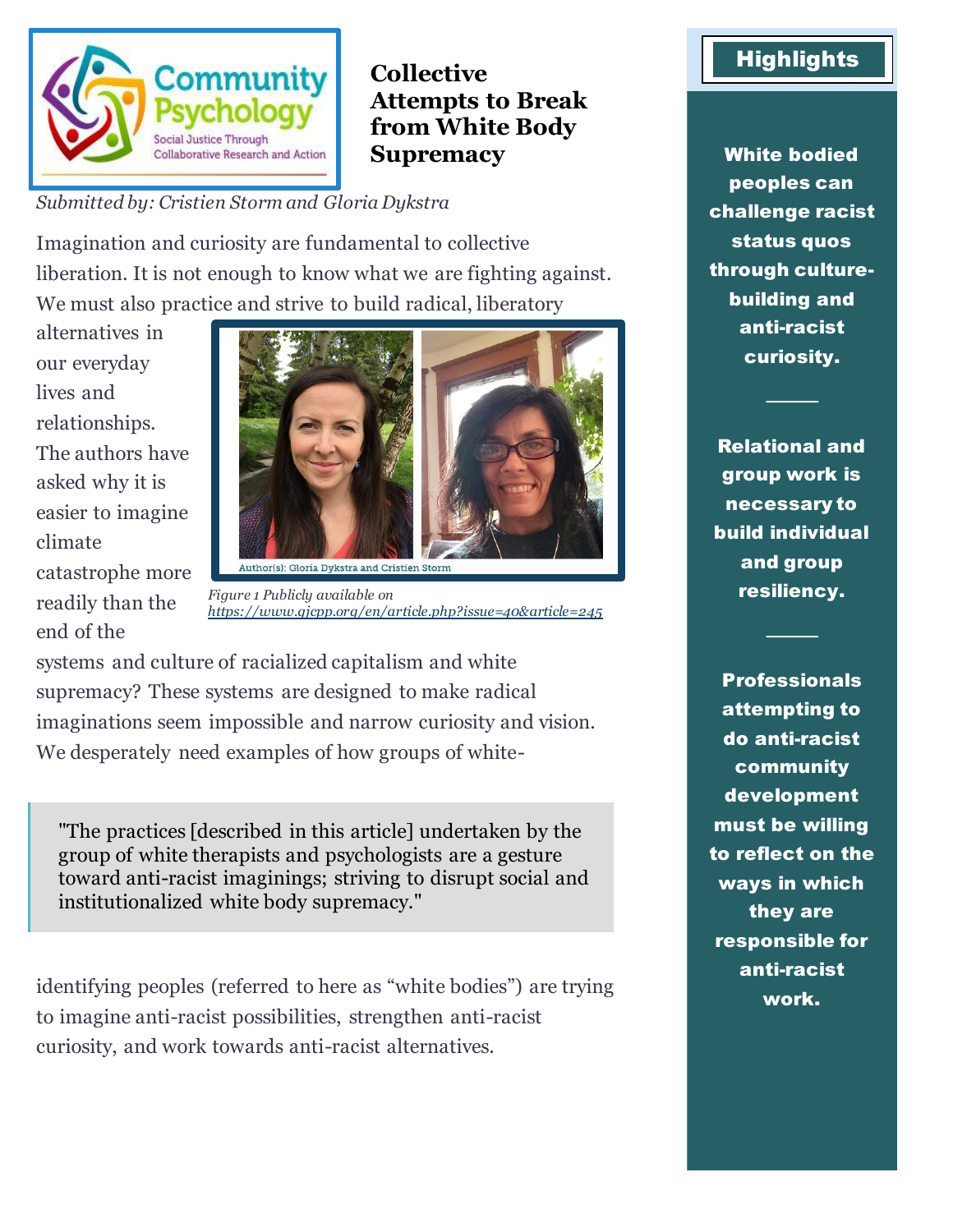Nine mental health therapists and psychologists came together in a larger mixed-race group to organize and bring author and anti-racist culture builder Resmaa Menakem to Seattle, Washington. After the event, these therapists continued meeting in the hopes of building sustainable white, anti-racist culture in their community.

### *Methods*

The authors used a narrative description of the formation and practices of a small group of white antiracist-striving mental health professionals in the United States. This article outlines the two-year history of the group's formation, details projects and processes group members worked on, and offers a close analysis of the scholarship and activism

# HOW DID A COMMUNITY PSYCHOLOGY PERSPECTIVE INFORM YOUR WORK?

The authors see their exploration as situated in the history of critical Community Psychology and the importance of archiving communitybased work being done in the hope of effecting social change. Specifically, the authors utilize research akin to Martín-Baró's (1986) emphasis on the recovery of historical memory, to identify the intellectual and activist legacies brought to their work.

informing their approaches. The authors demonstrate how anti-racist, trauma-informed culturebuilding can use the inner work necessary for individual resiliency and an outward focus on the larger political and social contexts.

### *Results*

- ➢ Building sustainable anti-racist cultures is deliberate work. It demands that white bodies identify ways that white people (often unconsciously and unintentionally) uphold and maintain white supremacy.
- ➢ White bodies, existing in white supremacy culture, have not had to develop complex, agile, resilient tools and strategies to identify and interrupt white supremacy. Those dedicated to anti-racism need to develop capacities including the ability to recognize white supremacy, not just as a system but as a living and evolving culture that has been (and continues to be) transmitted in myriad ways.
- ➢ White bodies struggle with how to weave interpersonal and relational anti-racist culturebuilding with movement and organizing work more broadly. It is critical for white antiracists to explore how to do relational work alongside organizing action towards liberation.